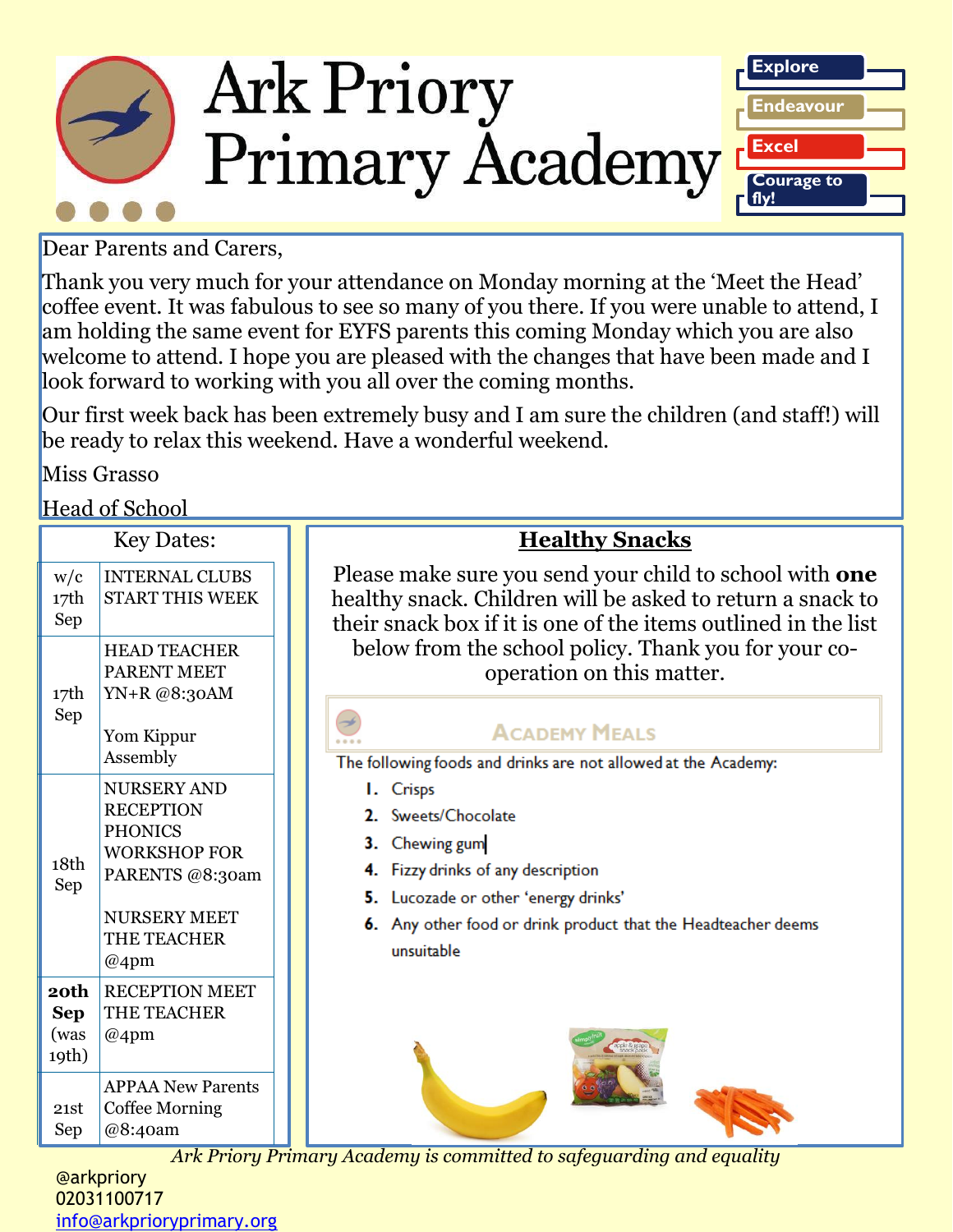## **Primary Science Quality Mark**



I am delighted to announce that we have been awarded Primary Science Quality Mark, which has only been awarded to 230 infant, junior, primary, middle and special schools to celebrate a commitment to excellence in science teaching and learning

This is an amazing accomplishment for Ark Priory. Jane Turner, PSQM National Director said: *"Gaining a Primary Science Quality Award is a significant achievement for a school. The profile and quality of science teaching and learning in each awarded school is very high. Children are engaging with great science both in and outside the classroom, developing positive attitudes towards science as well as secure scientific understanding and skills. Science subject leaders, their colleagues, head teachers, children, parents and governors should be very proud."*

I would like to personally highlight how proud I am of Miss Terry, our STEM lead and the team for all their hard work in gaining this award for our school. What an outstanding achievement!

## **Pencil Cases**

Please make sure your child does not bring any toys or games into school, including their own pencil case. This is to stop things being lost. All children have equipment for everything they need to do in school and therefore do not need to bring their own. I kindly ask for your support on this matter. Many thanks.



I

## **STEM Day**

On Wednesday this week, we had our first STEM day of the year. All the children's learning for the day was focused around Science, for example, Year 5's Reading session was about the Solar System. We hold these days regularly to teach children about Science but also to highlight the significance of STEM in the world around us. The focus this year is to 'think and do' as a Scientists so that the children not only learn about the past heroes but have the potential to go on and



*Ark Priory Primary Academy is committed to safeguarding and equality*  @arkpriory 02031100717 [info@arkprioryprimary.org](mailto:info@arkprioryprimary.org) 

become future Scientists.